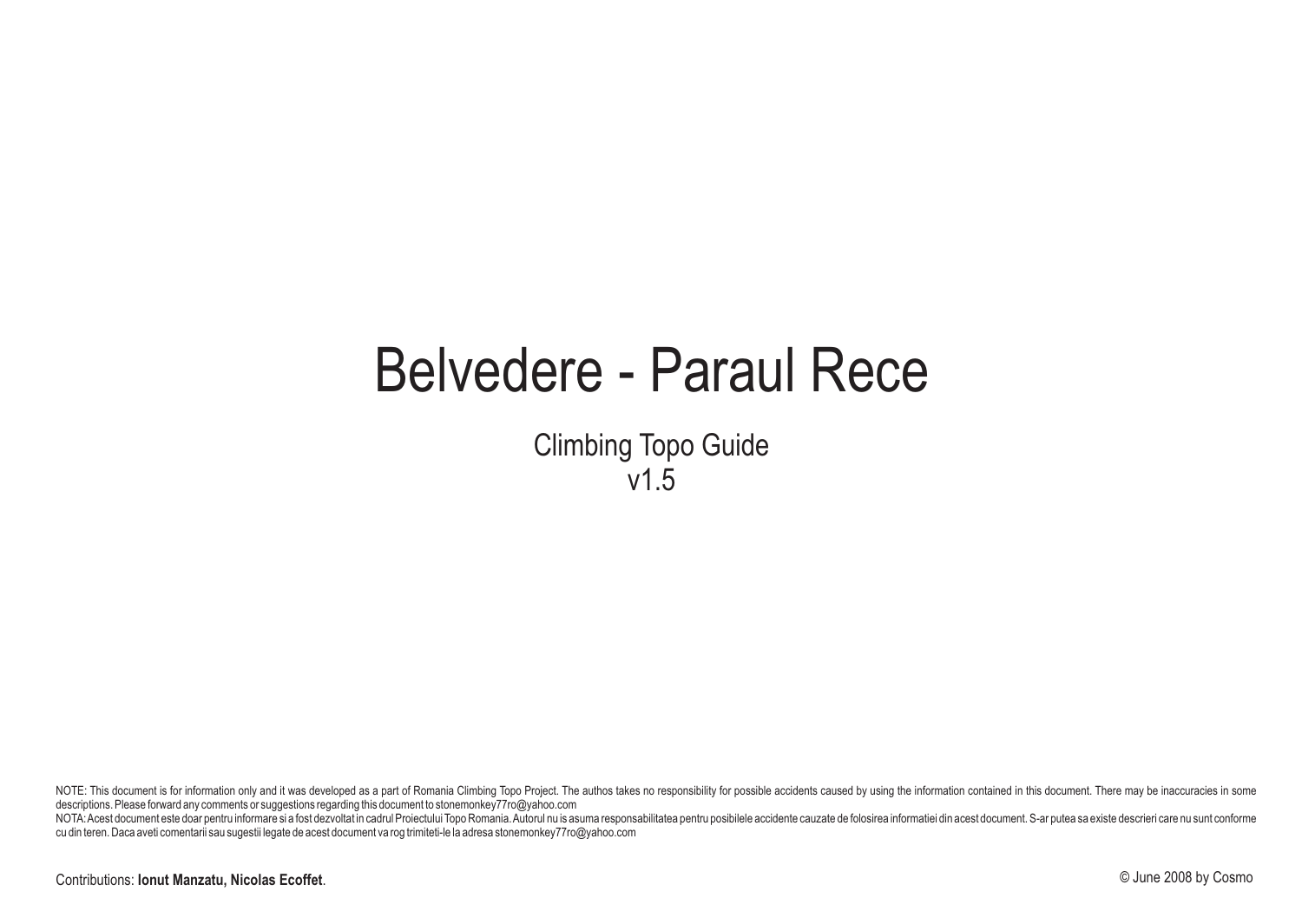### **Notations**

- **!** Long distance between protections / Distante lungi intre asigurari
- **#** Isn't worth the effort / Nu merita efortul
- **\*** Very interesting route / Traseu interesant
- **p** Projec **/** Proiect
- **g** Route with glued holds / Traseu cu prize lipite
- **c** Route with chipped or drilled holds / Traseu cu prize cioplite
- **o** Almost the whole route is overhanging / Traseu surplombant
- **s** Almost the whole route is a slab / Traseu fata cazuta

#### **Grading Scales**

| <b>UIAA</b>    | French | <b>USA</b> | <b>Australia</b> |  |  |
|----------------|--------|------------|------------------|--|--|
|                |        |            |                  |  |  |
| 5-             | 4a     | 5.5        | 15               |  |  |
| 5              | 4b     | 5.6        | 16               |  |  |
| $5+$           | 4c     | 5.7        | 17               |  |  |
| 6-             | 5a     | 5.8        | 18               |  |  |
| 6              | 5b     | 5.9        | 19               |  |  |
| $6+$           | 5c     | 5.10a      | 20               |  |  |
| $6+ / 7 -$     | 6a     | 5.10b      |                  |  |  |
| $7-$           | 6a+    | 5.10c      | 21               |  |  |
| $\overline{7}$ | 6b     | 5.10d      |                  |  |  |
| $7+$           | $6b+$  | 5.11a      | 22               |  |  |
| $7 + 18 -$     | 6c     | 5.11b      |                  |  |  |
| 8-             | 6c+    | 5.11c      | 23               |  |  |
| 8              | 7a     | 5.11d      | 24               |  |  |
| $8+$           | 7a+    | 5.12a      | 25               |  |  |
| $8 + 19 -$     | 7b     | 5.12b      | 26               |  |  |
| 9-             | $7b+$  | 5.12c      | 27               |  |  |
| 9              | 7c     | 5.12d      |                  |  |  |
| $9+$           | $7c+$  | 5.13a      | 28               |  |  |
| $9+/10-$       | 8a     | 5.13b      | 29               |  |  |
| $10 -$         | $8a+$  | 5.13c      | 30               |  |  |
| 10             | 8b     | 5.13d      | 31               |  |  |
| $10+$          | $8b+$  | 5.14a      | 32               |  |  |
| $10+11-$       | 8c     | 5.14b      |                  |  |  |
| $11 -$         | $8c+$  | 5.14c      |                  |  |  |
|                | 9a     | 5.14d      |                  |  |  |

#### **Symbols**

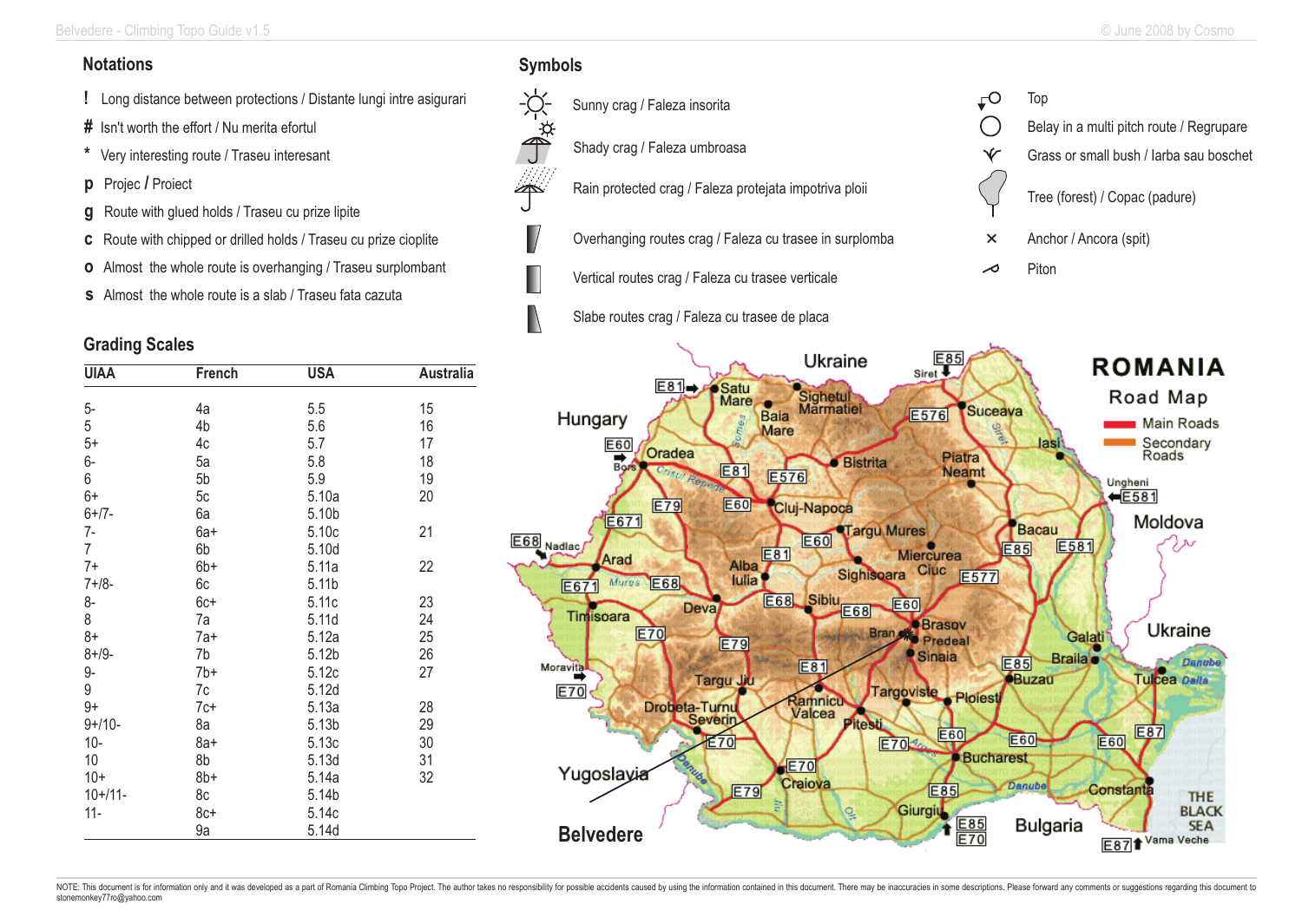

## TODO: Access , alea alea !!!